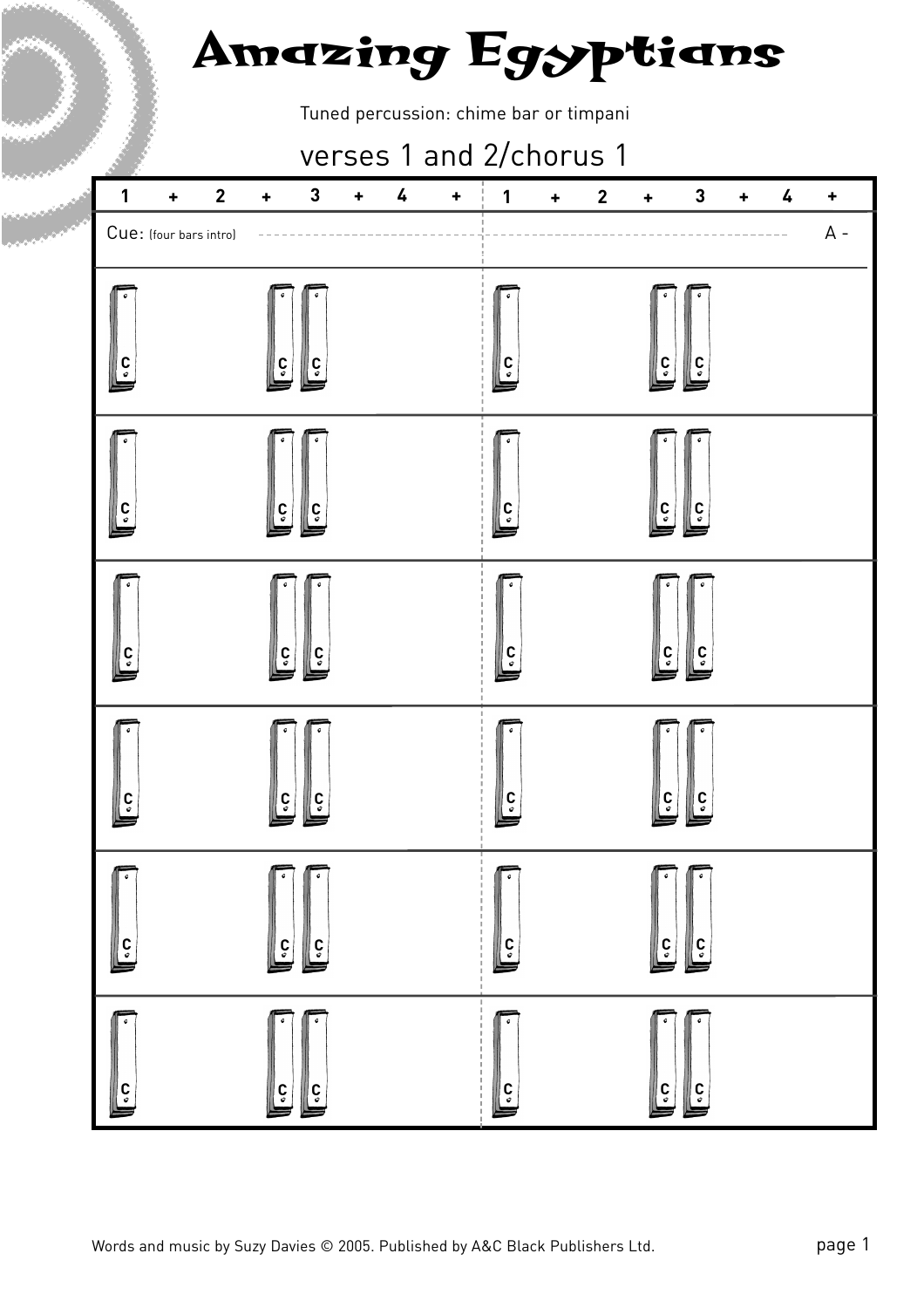Tuned percussion: chime bar or timpani

end of chorus 1/verse 3/chorus 2



Words and music by Suzy Davies © 2005. Published by A&C Black Publishers Ltd.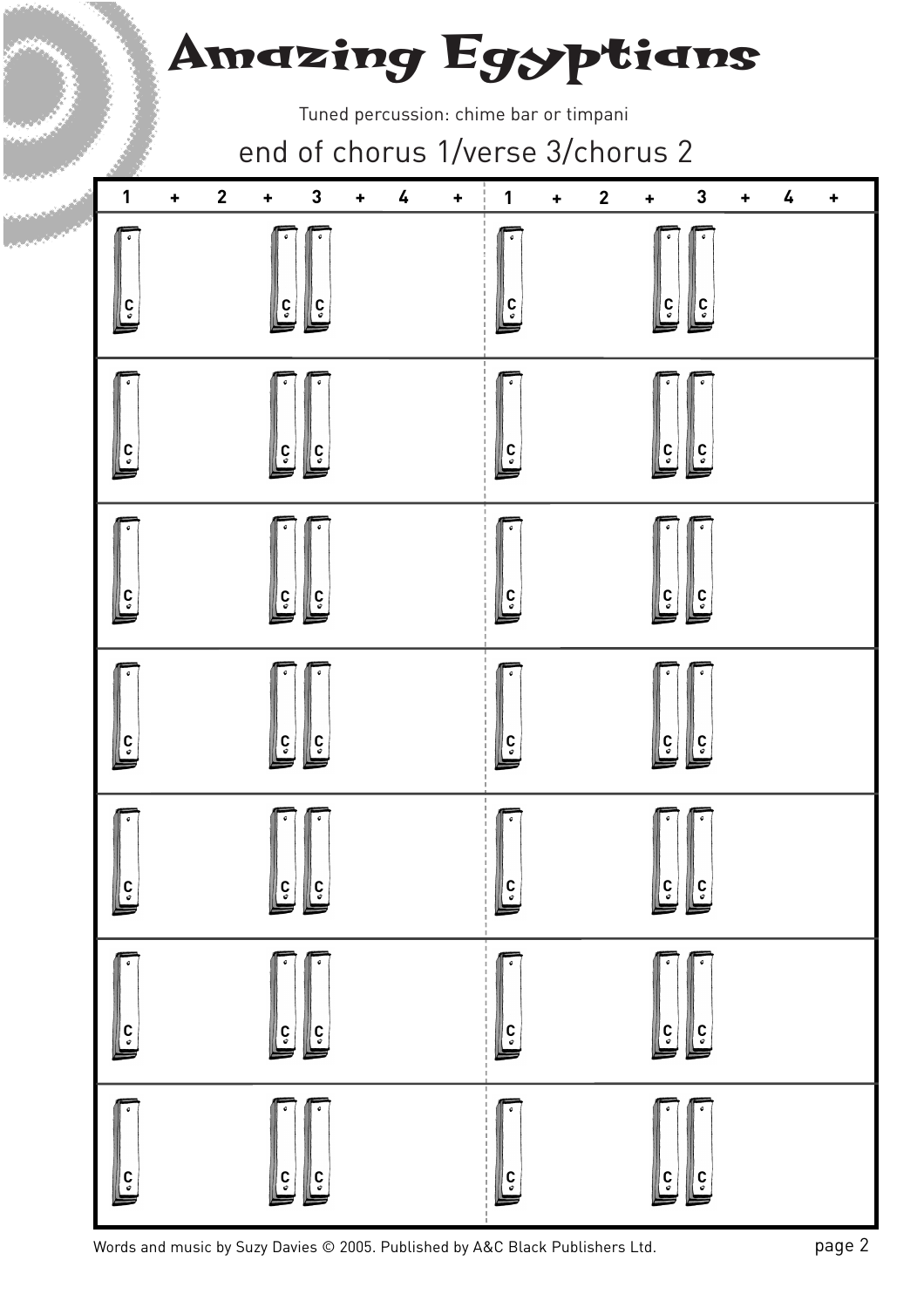Tuned percussion: chime bar or timpani

#### end of chorus 2/verse 4



Words and music by Suzy Davies © 2005. Published by A&C Black Publishers Ltd.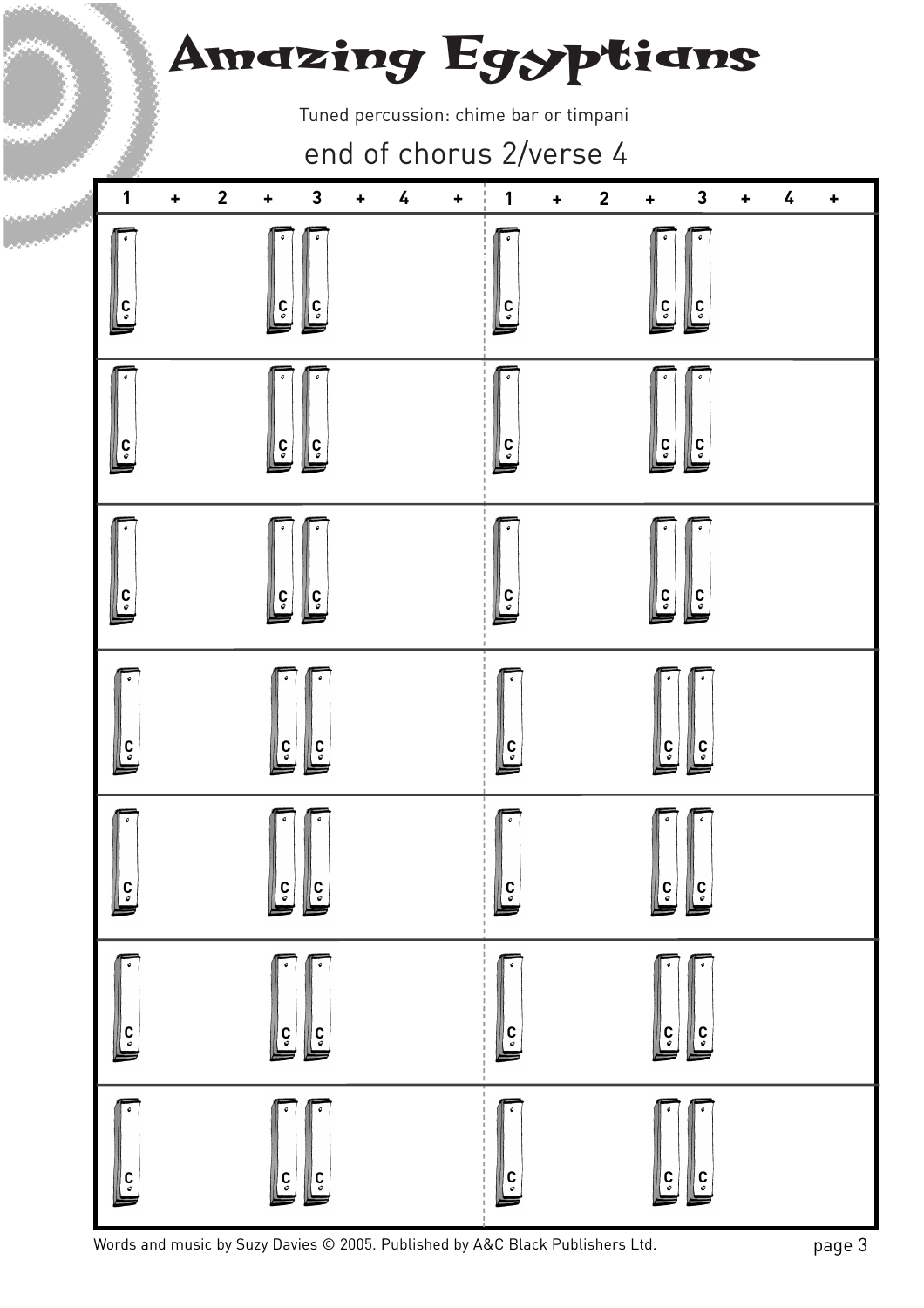Tuned percussion: chime bar or timpani

#### final chorus



Words and music by Suzy Davies © 2005. Published by A&C Black Publishers Ltd.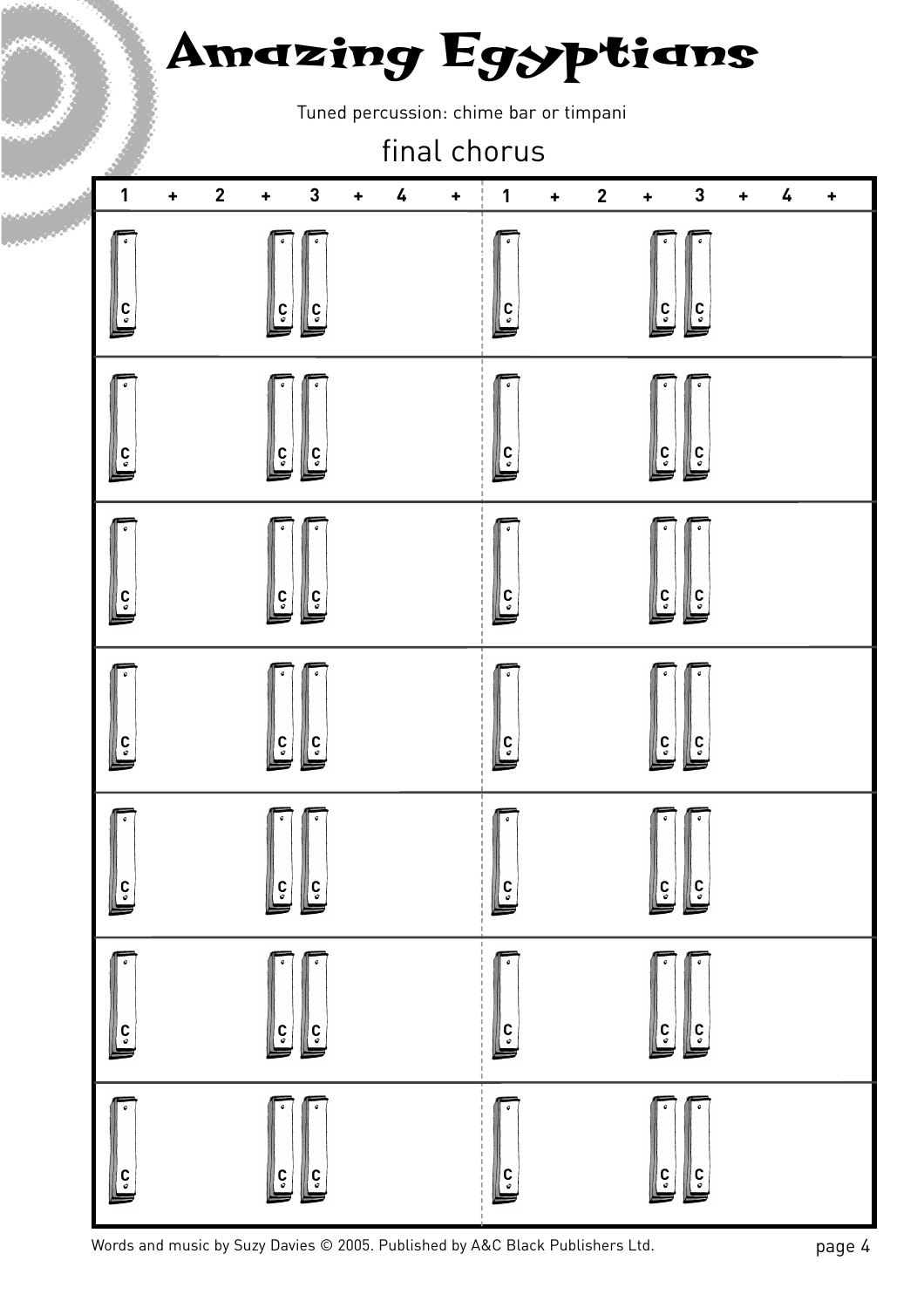Tuned percussion: chime bar or timpani

#### final chorus

![](_page_4_Figure_3.jpeg)